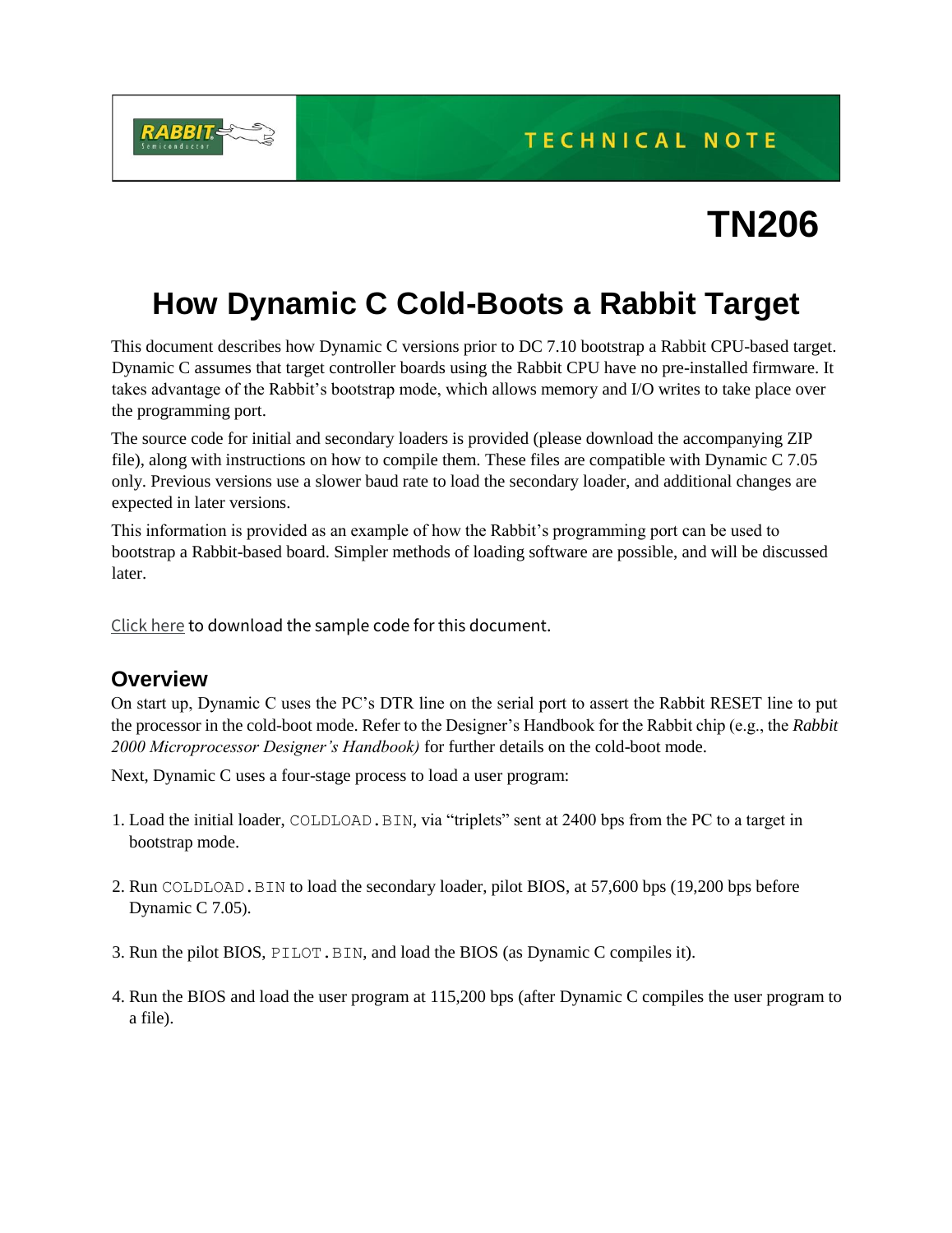#### 022-0049 Rev. D **[www.digi.com](http://www.digi.com/) 1 Compiling the Initial Loader**

The source code for the cold loader is in COLDLOAD.C in the BOOTSTRAP.ZIP file.

To compile it, open it in Dynamic C and use the "Compile to .bin File" command on the Compile menu and uncheck the "Include BIOS" option. You cannot compile this file directly to the target and debug it, because you will overwrite the debug kernel and target communications while you are using them, and lose communication with the target. "Compile to .bin File" will create a file named COLDLOAD.BIN in the same directory where COLDLOAD.C is located.

COLDLOAD.C contains special compiler directives that locate the compiled code to 0x0000 on top of the BIOS code, which is much bigger than the COLDLOAD code. Dynamic C does not load the whole file to the target, it only loads until the triplet 80h,024h,080h is encountered. See Loading Algorithm Details below.

To try the new cold loader, copy COLDLOAD.BIN to the BIOS directory. Make a backup copy of the existing COLDLOAD.BIN to be safe. The new cold loader will be used when you restart Dynamic C or hit

 $<$ C $tr1+Y$  $>$ .

### **Compiling the Secondary Loader**

The source code for the secondary loader is in PILOT.C in the BOOTSTRAP.ZIP file.

To compile and test the secondary loader, do the same steps used for the initial loader. Be sure to make a backup copy of PILOT. BIN in case something goes wrong. This file is larger than needed also. The initial loader loads a fixed number of bytes for the pilot BIOS, then begins executing it.

#### **Loading Algorithm Details**

The programming cable keeps the SMODE pins pulled high so that on reset or power up, the Rabbit board is in bootstrap mode waiting for triplets. When Dynamic C starts, the following sequence of events takes place:

- 1. The serial port is opened with the DTR line high, closed, then reopened with the DTR line low at 2400 baud. This pulses the reset line on the target low (the programming cable inverts the DTR line) and prepares the PC to send triplets.
- 2. A group of db triplets (defined in the file COLDLOAD.BIN) consisting of 2 address bytes and a data byte are sent to the target. The first few bytes sent are sent to I/O addresses to set up the MMU and MIU and do system initialization. The MMU is set up so that RAM is mapped to 0x00000, and flash is mapped 0x80000.
- 3. The remaining triplets place a small program at memory location 0x00000. The last triplet sent is 0x80,0x24,0x80. This tells the CPU to ignore the SMODE pins and start running code at address 0x00000.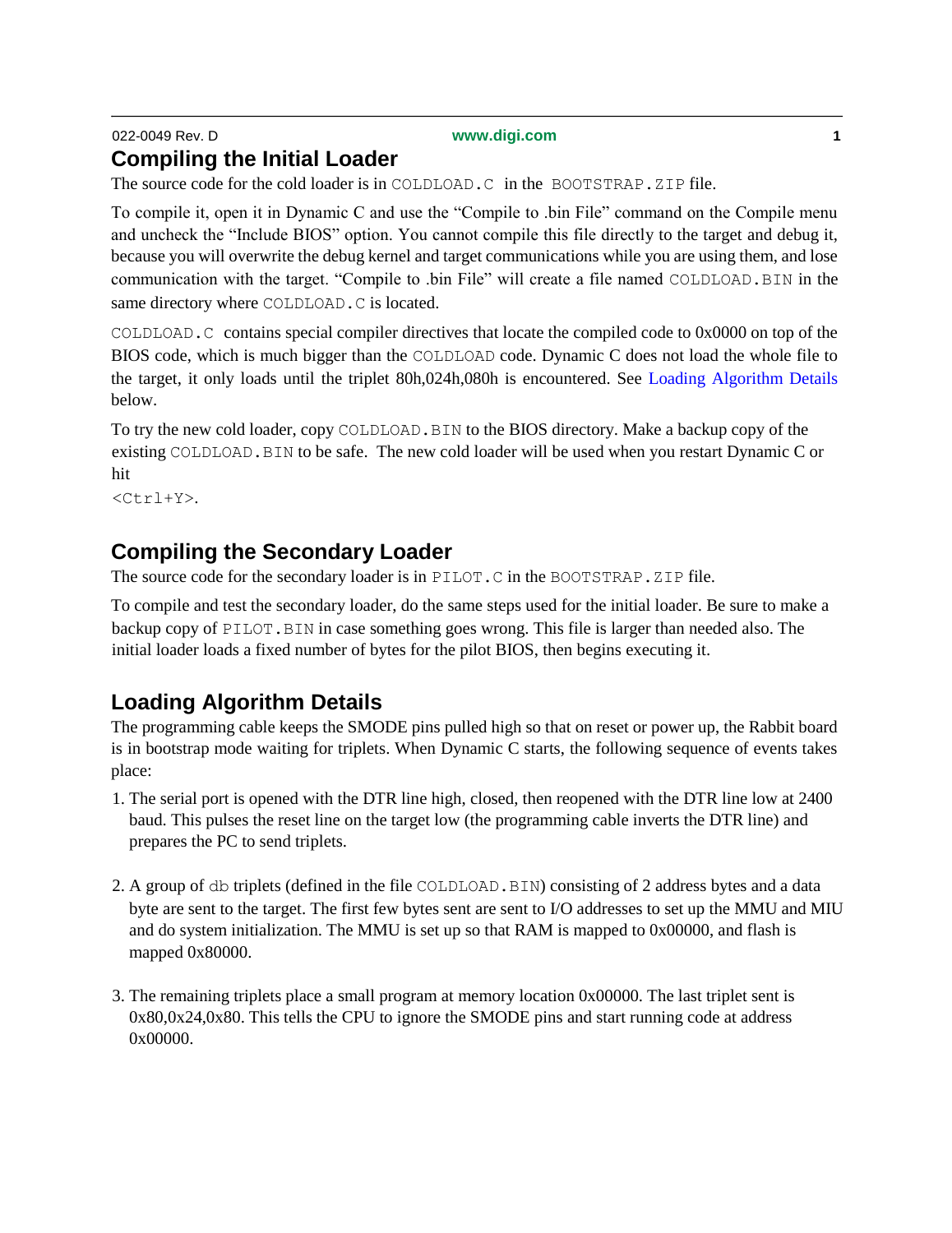**2 [www.digi.com](http://www.digi.com/)** TN206

- **•** The crystal speed is measured to determine what divisor is needed to set a baud rate of 57,600 or 19,200. The divisor is stored at address 0x4002 for later use by the BIOS, and the programming port is set up to be a 57,600 (or 19,200 prior to Dynamic C 7.05) baud serial port.
- The program enters a loop where it receives a fixed number of bytes that are the secondary loader program (PILOT.BIN sent by the PC). It writes those bytes to memory location 0x4100. After all of the bytes are received, the program execution jumps to 0x4100.
- 5. The secondary loader does a wraparound test to determine how much RAM is available, and reads the flash ID. This information is available to Dynamic C upon request.
- 6. The secondary loader now enters a finite state machine (FSM) that implements the Dynamic C/Target communications protocol. Dynamic C compiles the core of the regular BIOS and sends it to the target at address 0x00000 which is still mapped to RAM. Note that this requires the BIOS core to be 0x4000 or less in size. The source code for the BIOS is in \BIOS\RABBITBIOS.C
- 7. The FSM checks memory location 0x4001 (previously set to zero) after receiving each byte. When the compilation and loading to RAM of the BIOS is complete, Dynamic C signals the target to run the BIOS by sending a one to 0x4001.
- 8. The BIOS runs some initialization code, including setting up the serial port for 115200 bps, setting up serial interrupts and starting a new FSM.
- 9. The BIOS copies itself to flash at 0x80000, and switches the mapping of flash and RAM so that RAM is at 0x80000 and flash is at 0x00000. As soon as this remapping is done, the BIOS's execution of instructions begins happening in flash.
- 10.When the user compiles a program to the target, it is first written to a file, then the file is loaded to the target using the BIOS's FSM. The file is used as an intermediate step because fix-ups are done after the compilation and would cause extra wear on the flash if done straight to the flash.
- 11.When the program is fully loaded, Dynamic C sets a breakpoint at the beginning of main() and runs the program up to the breakpoint. Dynamic C is now is debug mode.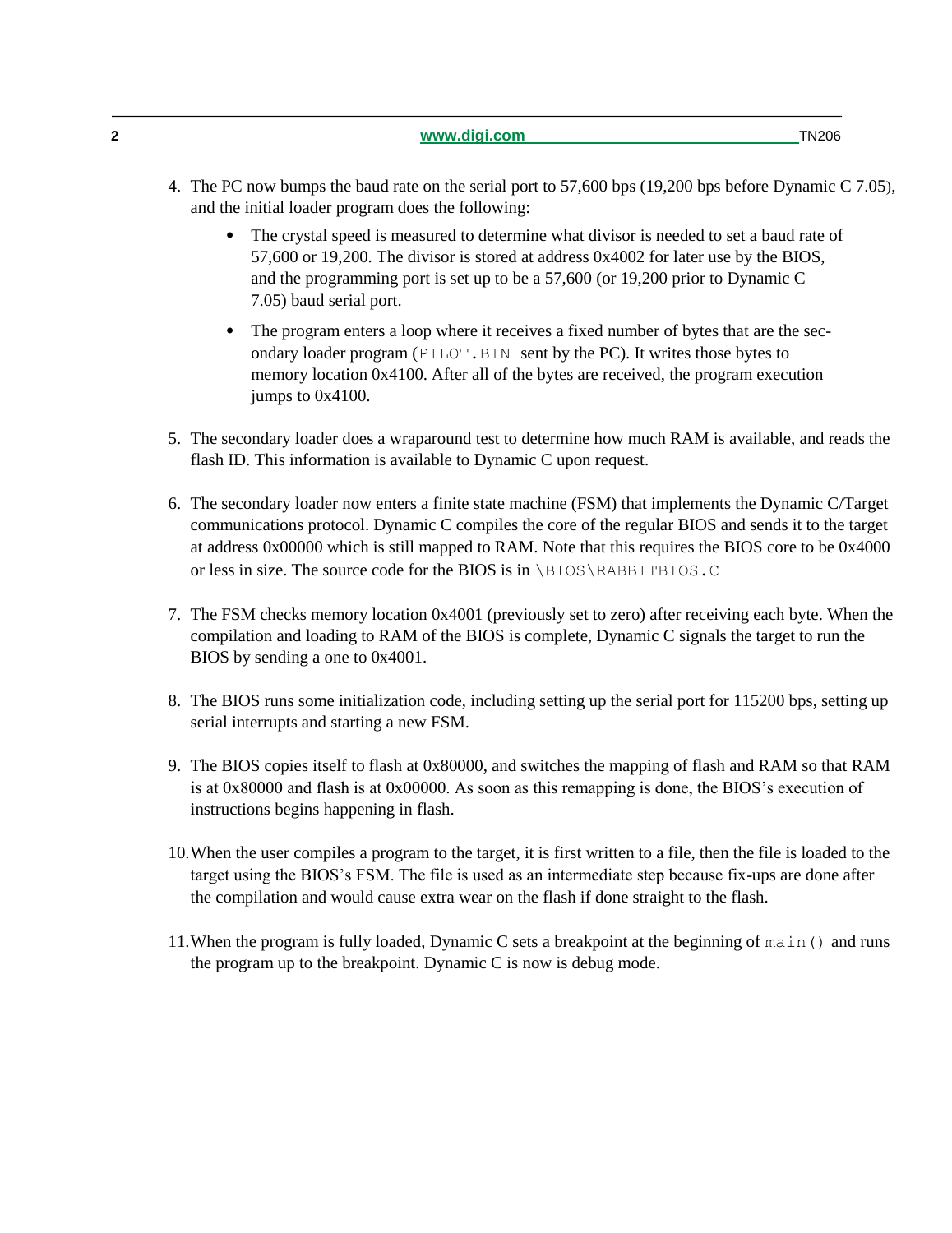TN206 **[www.digi.com](http://www.digi.com/) 3**

#### **Alternatives for Loading Without Dynamic C**

The BIOS code released with Dynamic C versions 6.50 and later comes with support for "cloning." Cloning is a way for an already programmed Rabbit board to copy its flash contents into another Rabbit board via a special cable connecting both programming ports. Cloning is described in the Designer's Handbook for the Rabbit chip and Technical Note 207, *Rabbit Cloning Board*.

The Rabbit Field Utility (RFU.EXE) is a 32-bit Windows application for performing field updates of programs using the algorithm described in this document. This program loads BIN files generated by Dynamic C into Rabbit-based boards.

The RabbitLink board is a robust solution for remote downloading over a network that uses the algorithm described in this document to load the target it is connected to.

A sample serial downloader for boards using two flashes is provided with Dynamic C starting with version 7.05.

Methods of loading programs from a PC or other device involving fewer steps can be implemented by users if they wish.

A one-stage way of loading an application to a Rabbit-based board would be to use the bootstrap mode to load the application program to RAM and run out of RAM. The effective speed of loading a program this way is 80 bytes per second since each byte requires 2 additional address bytes, and 2400 bps translates to about 240 bytes per second. It is not possible to write to flash this way unless the flash write requires no special write algorithm.